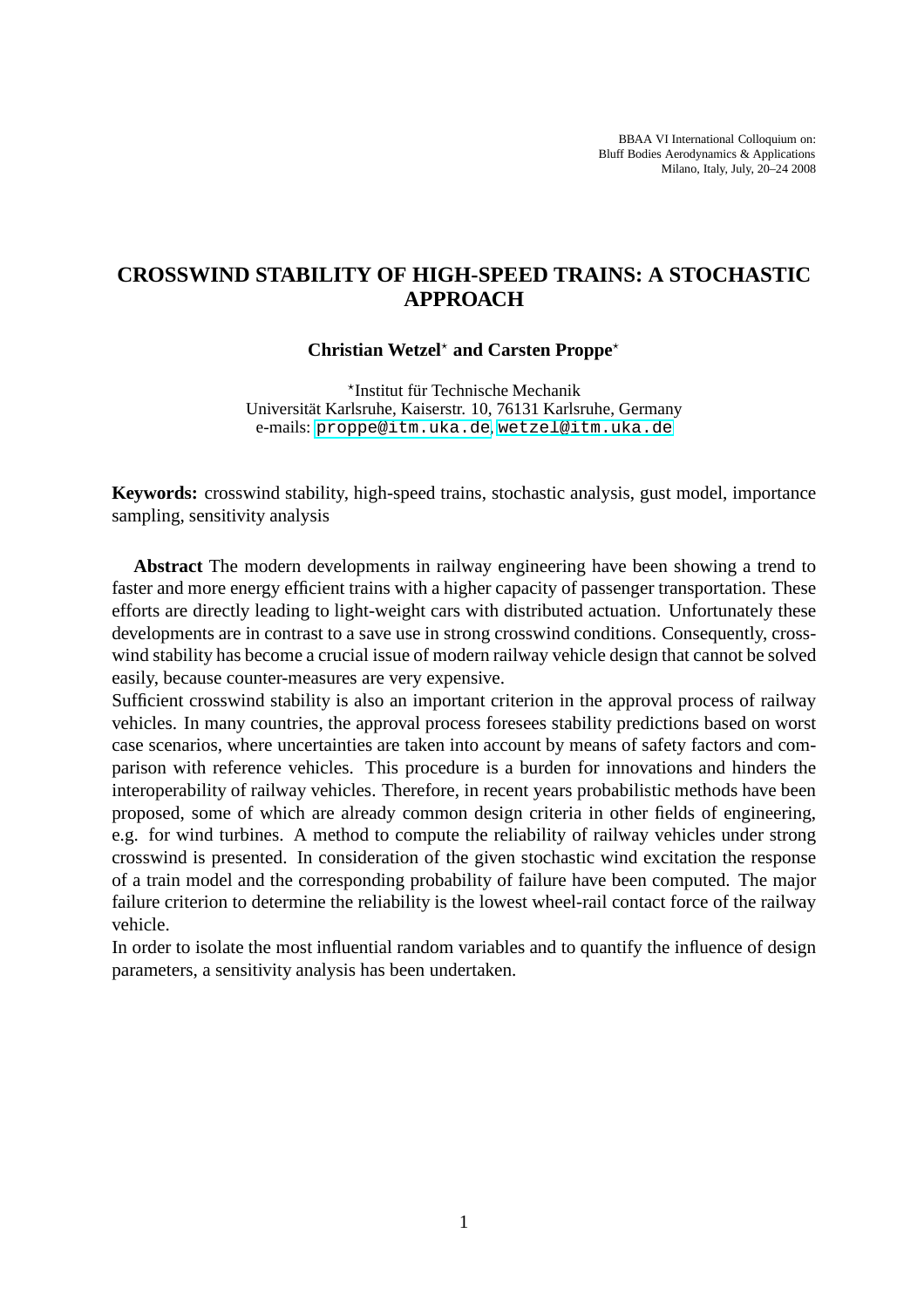#### **1 INTRODUCTION**

This investigation is focused on a detailed quantification of the probability of overturning for a railway vehicle and applies a wind gust model that has been proposed for the fatigue analysis of wind turbines [\[1,](#page-14-0) [2\]](#page-14-1). Two wind scenarios are investigated: a train coming out of a tunnel immediately being hit by a gust and a train traveling on an embankment under constant mean wind load being hit by a gust, respectively. In a second step, sensitivity analyses with respect to the stochastic excitation variables and with respect to deterministic design parameters are performed and the most crucial variables are accentuated. Similar investigations have been carried out previously in [\[3\]](#page-15-0). However, this study differs from previous works by the environmental model, especially the gust model, the stochastic analysis techniques and the way the sensitivities are computed.



Figure 1: Train which turned over during winter storm Kyrill in January 2007, courtesy of Schweizer Fernsehen-Schweiz Aktuell

## **2 AERODYNAMIC CONSIDERATIONS**

In this section the wind model, which is used in this work is presented. The turbulent wind loads on the railway vehicle, the used gust characteristics and three different crosswind scenarios are introduced. Two of the three scenarios are so called artificial gust models and the remained third wind characteristic is a pure turbulent wind process without any additional gusts. First some common aerodynamic assumptions concerning the atmospheric wind are introduced. The wind component u is blowing in direction of the x-axis and consists of a mean wind  $u_0$  and a small turbulent, zero-mean velocity component  $u'$ . For simplicity and because of their small magnitude compared to the component  $u$  the vertical and horizontal turbulent wind components  $v'$  and  $w'$  are not considered in this work.

### **2.1 Mean wind**

The averaged flow involving friction in the atmospheric boundary layer can be described as a function of the height  $z$  above ground by the logarithmic-law

$$
u_{010}(z) = k_{T} u_{010}(10[m]) \ln\left(\frac{z}{z_{0}}\right),
$$
 (1)

where the wind velocity  $u_{010}(z)$  is the the 10-minute mean wind,  $u_{010}(10[m])$  is the reference velocity at a height of 10 metres and  $z_0$  and  $k_T = 0.19 \left(\frac{z_0}{0.05}\right)^{0.07}$  are parameters describing the roughness of the terrain, [\[8\]](#page-15-1). The probability distribution of the mean wind velocity at different land sites can often be described with good accuracy by a Rayleigh distribution.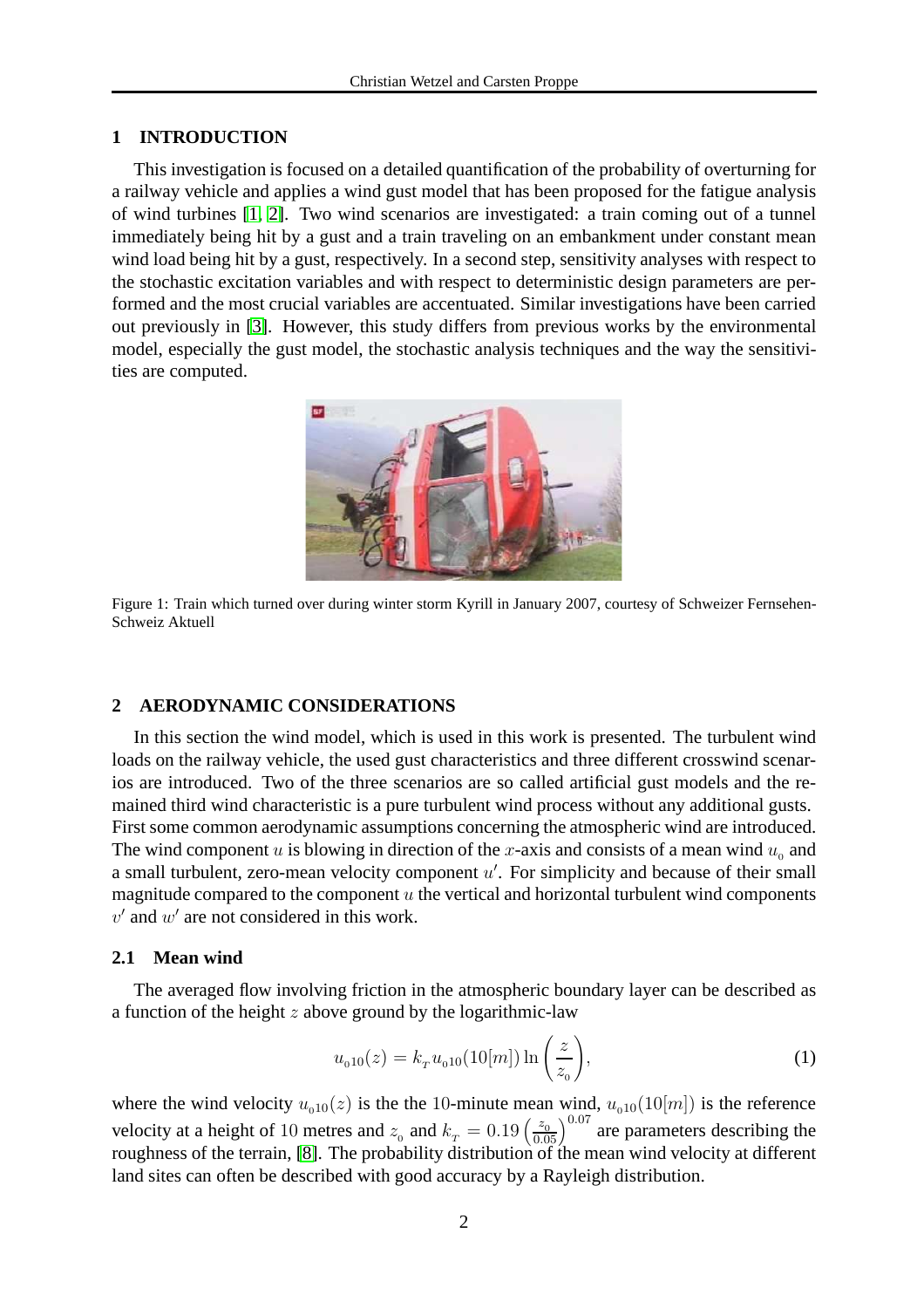

<span id="page-2-0"></span>Figure 2: Fixed and moving coordinate system of the wind velocity and railway vehicle

#### **2.2 Turbulence**

The longitudinal turbulent wind velocity  $u$  at a fixed point in the atmospheric boundary layer can be described by the von Karman power spectral density (PSD)

$$
S_{u'u'}(f) = \frac{4\sigma_{u'}^2 L_{u'x}}{u_0 \left(1 + 70.8 \left(\frac{f L_{u'x}}{u_0}\right)^2\right)^{\frac{5}{6}}}
$$
(2)

where the variance  $\sigma_{u'}^2$  and the integral length scale  $L_{u'x}$  can be calculated by the equations

$$
\sigma_{u'} = \left(1 - 5 * 10^{-5} \left(\log\left(\frac{z_0}{0.05}\right) + 2\right)^7\right) \frac{u_0}{\ln\left(\frac{z}{z_0}\right)}\tag{3}
$$

and

$$
L_{u'x} = 50 \frac{z^{0.35}}{z_0^{0.063}},\tag{4}
$$

respectively. The turbulent fluctuations of the wind speed are considered to follow a normal distribution with zero mean. This assumption is a very good approximation of the atmospheric wind and it simplifies drastically all calculations on the turbulent wind process. For a vehicle, which is running with a certain speed  $v_0$  through the spatial wind field, the mentioned von Karman PSD has to be modified as described in [\[9\]](#page-15-2). According to figure [2](#page-2-0) the PSD for the longitudinal wind speed of a moving vehicle yields

$$
S_{u'u'}(f) = \left(\frac{4\sigma_{u'}^2 L_{u'}}{v_{res} \left(1 + 70.8 \left(\frac{f L_{u'}}{v_{res}}\right)^2\right)^{\frac{5}{6}}} \right) \left[C_{u'} + (1 - C_{u'}) \left(\frac{0.5 + 94.4 \left(\frac{f L_{u'}}{v_{res}}\right)^2}{1 + 70.8 \left(\frac{f L_{u'}}{v_{res}}\right)^2}\right)\right],
$$
 (5)

with the abbreviations

$$
C_{u'} = \left(\frac{v_0}{v_{res}}\sin\alpha_w + \frac{u_0}{v_{res}}\right)^2, \quad L_{u'} = L_{u'x}\sqrt{C_{u'} + (1 - C_{u'})\frac{4L_{u'y}^2}{L_{u'x}^2}}\tag{6}
$$

and

$$
v_{res} = \sqrt{v_0^2 + u_0^2 + 2u_0v_0 \sin \alpha_w}.
$$
 (7)

The ratio  $\frac{L_{u'y}}{L_{u'x}}$  of the integral length scales lies between 0.42 and 0.3 and is set to 0.35 according to [\[10\]](#page-15-3).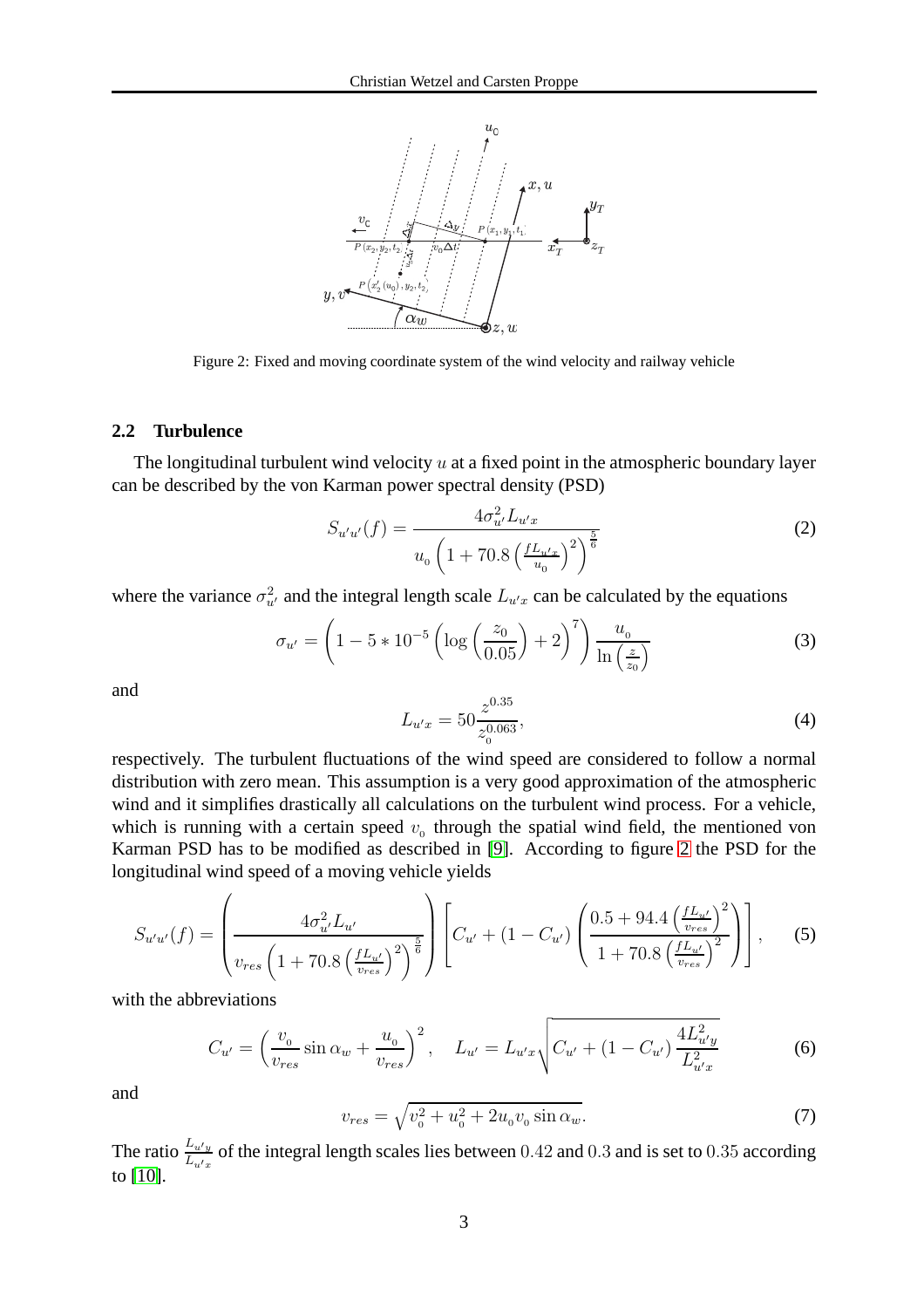#### **2.3 Wind-load**

The wind excitation on the railway vehicle is modeled as a concentrated wind load which can be described by the characteristic equation

<span id="page-3-0"></span>
$$
F = \frac{1}{2} \rho_L A_F C_W (u_0 + u')^2 \text{ sign}(u_0 + u'), \tag{8}
$$

where the variables  $\rho_L$ ,  $A_F$  and  $C_W$  are the density of air, a characteristic area and the aerodynamic coefficient. The aerodynamic coefficients are different for every kind of vehicle and have to be determined by experiments in wind-tunnels or by computational fluid dynamics (CFD). These coefficients are not deterministic variables but have inherent uncertainties and therefore are treated as stochastic variables, which follow a normal distribution with a standard deviation of 10% of the mean value. Unfortunately, sophisticated wind effects, as e.g. vortex shedding can not be described by such an approach. To consider vortex shedding a common extension in aeroelasticity is, to expand the aerodynamic coefficients in a series with harmonic fluctuating coefficients. With such an approach it is possible to take the superelevation of the lift forces of a railway vehicle into account.

Strictly speaking equation [8](#page-3-0) is not correct for a vehicle with a spatial dimension because for



<span id="page-3-2"></span> $x, u$  $u_{0}$  $\boldsymbol{\eta}$ oh  $(\Delta y)$  $\overline{v_0\Delta}$  $\coh(\Delta)$ 

<span id="page-3-1"></span>

Figure 3: Spatial object in the wind velocity field Figure 4: Spatial characteristic of the coherence gust model

such an object a spatial averaging of the squared wind velocity has to be done as shown in the following equation:

$$
F(t) = \frac{1}{2} \rho_L A_F C_W \left( u_0^2 + 2 \frac{u_0}{A_F} \int_{A_F} u'(x, y, z, t) dA_F + \frac{1}{A_F} \int_{A_F} u'^2(x, y, z, t) dA_F \right). \tag{9}
$$

The simulation of such a spatial averaged, squared wind velocity is numerically demanding because a spatial and time dependent wind field has to be generated and then an averaging procedure has to be done in every time step. A possibility to circumvent this complexity is to look at the wind force in the frequency domain. After calculating the correlation function

$$
R_{FF}(\tau) =
$$
  
\n
$$
= \left(\frac{\rho_L A_F C_W}{2}\right)^2 \left[ \left(u_0^2 + \sigma_{u'}^2\right)^2 + 4 \frac{u_0^2}{A_F^2} \int_{A_F} \int_{A'_F} R_{u'u'}(x, y, z, x', y', z', \tau) dA_F dA'_F \right]
$$
  
\n
$$
+ \frac{2}{A_F^2} \int_{A_F} \int_{A'_F} R_{u'u'}^2(x, y, z, x', y', z', \tau) dA_F dA'_F \right],
$$
\n(10)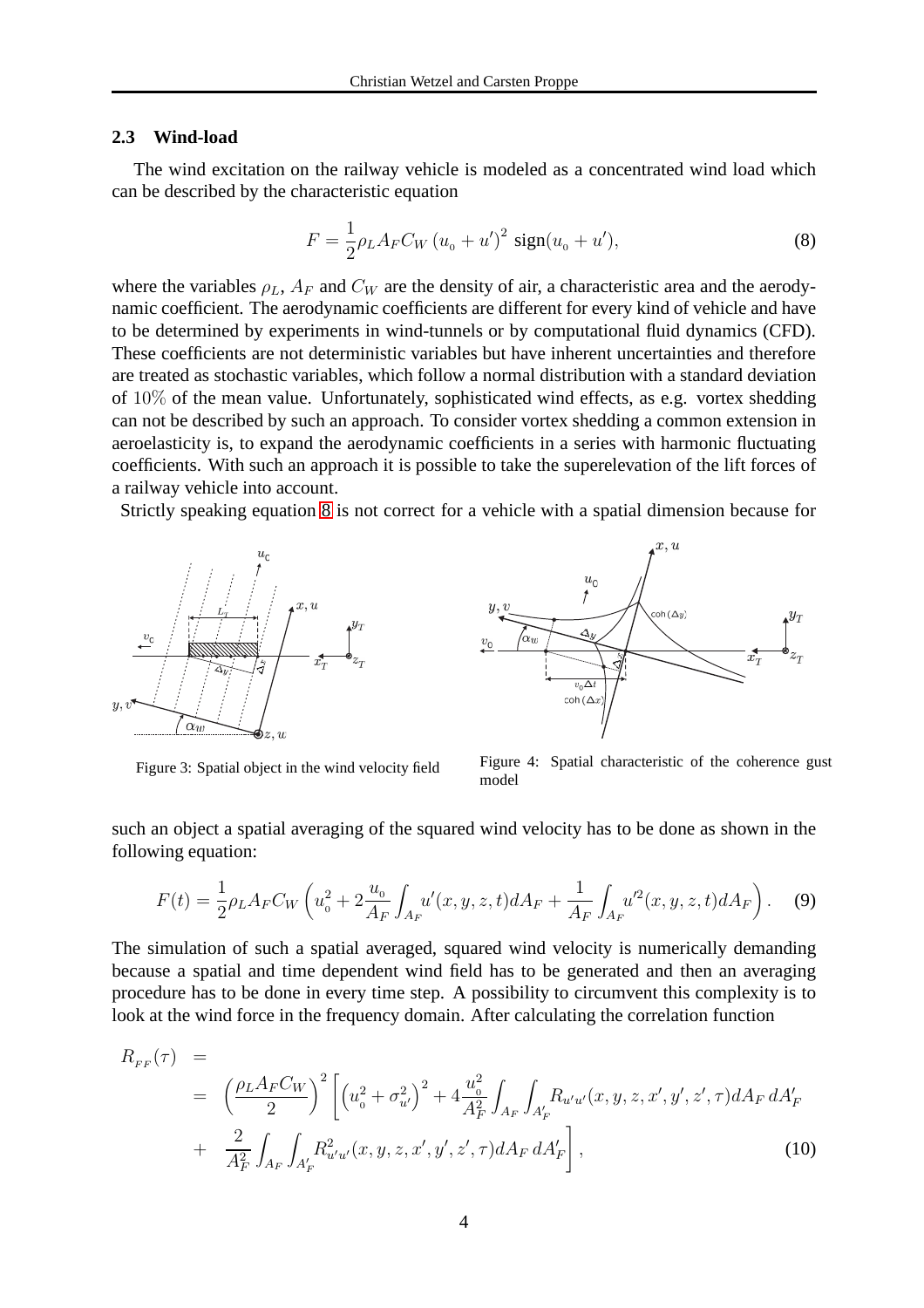it is straight forward to determine the PSD

<span id="page-4-0"></span>
$$
S_{FF}(f) = \left(\frac{\rho_L A_F C_W}{2}\right)^2 \left[ \left(u_0^2 + \sigma_{u'}^2\right)^2 \delta\left(f\right) + 4 \frac{u_0^2}{A_F^2} \int_{A_F} \int_{A'_F} S_{u'u'}(x, y, z, x', y', z', f) dA_F dA'_F + \frac{2}{A_F^2} \int_{A_F} \int_{A'_F} \int_{-\infty}^{\infty} S_{u'u'}(x, y, z, x', y', z', \alpha) S_{u'u'}(x, y, z, x', y', z', f - \alpha) d\alpha dA_F dA'_F \right].
$$
\n(11)

by Fourier-transformation of the correlation function. Neglecting the phase angle of the coherence function coh  $(x, y, z, x', y', z', f)$  the cross spectral density

$$
S_{u'u'}(x, y, z, x', y', z', f) \approx \text{coh}(x, y, z, x', y', z', f) S_{u'u'}(f)
$$
 (12)

can be substituted into equation [11.](#page-4-0) In the resultant equation

$$
S_{FF}(f) = \left(\frac{\rho_L A_F C_W}{2}\right)^2 \left[ \left(u_0^2 + \sigma_{u'}^2\right)^2 \delta\left(f\right) \right]
$$
  
+ 
$$
4 \frac{u_0^2}{A_F^2} \int_{A_F} \int_{A_F'} \coh(x, y, z, x', y', z', f) dA_F dA_F' S_{u'u'}(f)
$$
  
+ 
$$
\frac{2}{A_F^2} \int_{-\infty}^{\infty} \left\{ S_{u'u'}(\alpha) S_{u'u'}(f - \alpha) \right\}
$$
  

$$
\cdot \int_{A_F} \int_{A_F'} \coh(x, y, z, x', y', z', \alpha) \coh(x, y, z, x', y', z', f - \alpha) dA_F dA_F' \right\} d\alpha \right].
$$
  
(13)

the terms

$$
\chi^2\left(f\right) = \frac{1}{A_F^2} \int_{A_F} \int_{A_F'} \text{coh}(x, y, z, x', y', z', f) dA_F dA_F' \tag{14}
$$

and

$$
\chi_{nl}^{2}(\alpha, f) = \frac{1}{A_{F}^{2}} \int_{A_{F}} \int_{A_{F}'} \text{coh}(x, y, z, x', y', z', \alpha) \, \text{coh}(x, y, z, x', y', z', f - \alpha) dA_{F} \, dA_{F}' \quad (15)
$$

are called linear and nonlinear admittance functions, respectively. The coherence function is often approximated by the exponential function

$$
\operatorname{coh}(x, y, z, x', y', z', f) = \exp\left\{-\sqrt{\left(\frac{C_{u'x}f\Delta x}{u_0}\right)^2 + \left(\frac{C_{u'y}f\Delta y}{u_0}\right)^2 + \left(\frac{C_{u'z}f\Delta z}{u_0}\right)^2\right\}}.\tag{16}
$$

Corresponding to figure [3](#page-3-1) using the transformations  $\Delta x=\Delta x_{T}\sin\alpha_{w},~\Delta y=\Delta x_{T}\cos\alpha_{w}$  and  $\Delta z=$  $\Delta z$ <sub>T</sub> the coherence function can be determined to

$$
\operatorname{coh}(\Delta x_{\scriptscriptstyle T}, \Delta z_{\scriptscriptstyle T}, f) = \exp\left\{-\frac{|f|}{u_{\scriptscriptstyle 0}}\sqrt{\Delta x_{\scriptscriptstyle T}^2 \left[ \left(C_{u'x}\sin\alpha_w\right)^2 + \left(C_{u'y}\cos\alpha_w\right)^2 \right] + \left(C_{u'z}\Delta z_{\scriptscriptstyle T}\right)^2 \right\}}.\tag{17}
$$

As shown in [\[11\]](#page-15-4) the computation of the linear admittance function can be reduced to the 2 dimensional integral

$$
\chi^2\left(f\right) = \frac{4}{L_T^2 H_T^2} \int_0^{L_T} \int_0^{H_T} (L_T - x_T) \left(H_T - z_T\right) \coh(x_T, z_T, f) dz_T \, dx_T. \tag{18}
$$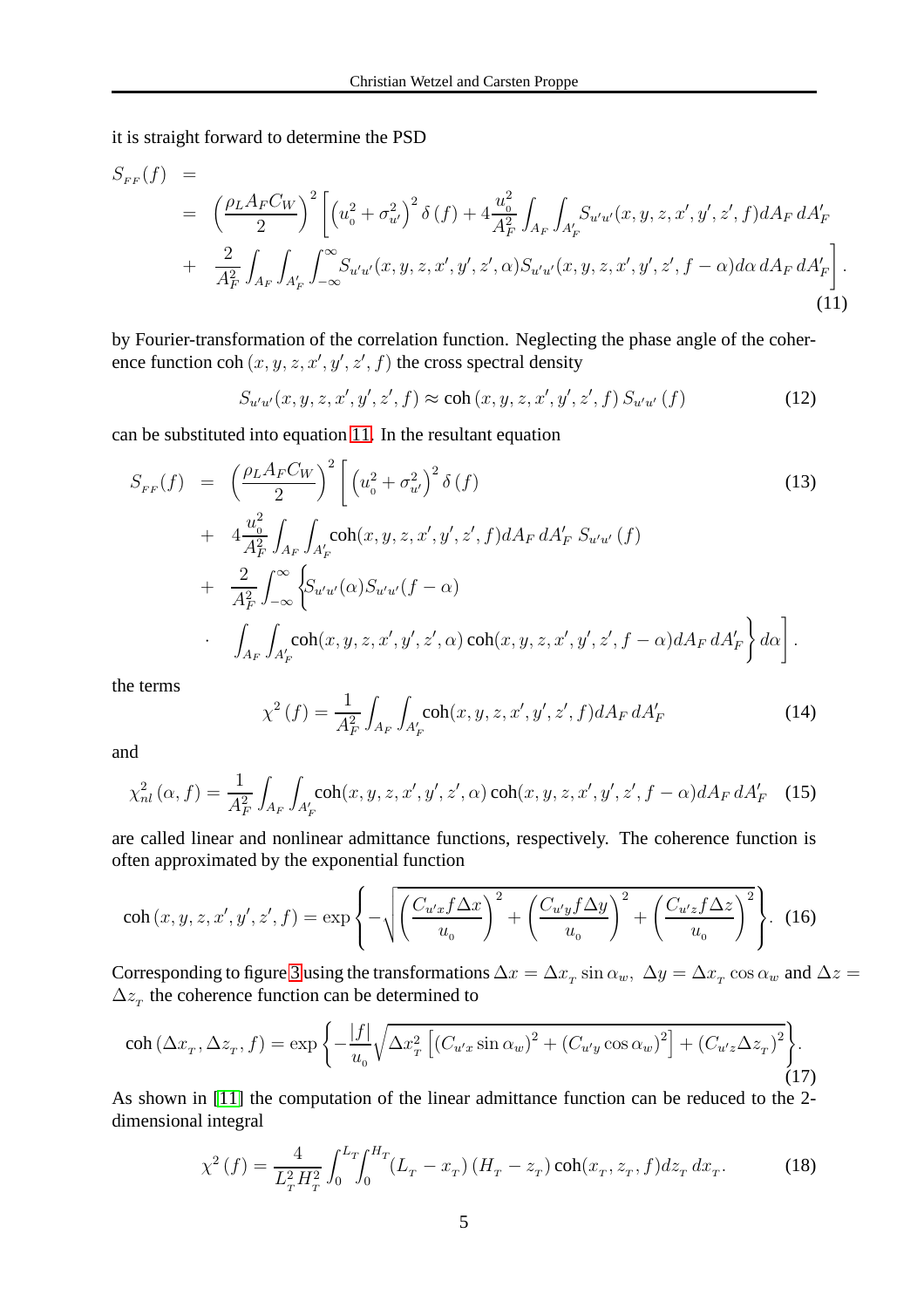



Figure 5: Von Karman PSD, von Karman PSD with linear admittance function and linear admittance function.

Figure 6: Nonlinear part of PSD  $S_{FF}$  (f) with and without nonlinear admittance function  $\chi^2_{nl}(\alpha, f)$ .

This reduction is also possible for the nonlinear admittance function but in this case an additional integration about the frequency  $\alpha$  has to be done. The very advantage of the stated proposal is the easy simulation of the averaged wind force by a spectral decomposition scheme using the von Karman PSD and the vehicle specific admittance functions.

### **2.4 Gust-characteristic**

Gust scenarios are utilized to model certain extreme wind conditions without needing to wait for an occurrence in the normal turbulent wind process. All the gusts with their amplitudes and durations are present in the von Karman PSD but the probability of occurrence for such extreme events is very low and so long simulation runs have to be performed to get high amplitudes. A gust in this sense is defined as the maximum deviation in wind speed between two consecutive mean wind crossings. A recently proposed method where an artificial gust scenario can be superposed to the turbulent fluctuations is the so called constrained-simulation approach which has been developed for wind turbine reliability calculations, [\[2\]](#page-14-1). The major advantage of this method is, that the turbulent wind process with the superimposed gust characteristic is statistically indistinguishable from the wind process without the artificial gust. In the resultant equation for the constrained wind velocity

<span id="page-5-0"></span>
$$
u(t) = (u_0 + u'(t)) + \rho_{u'u'}(t - t_B)(A - u'(t_B)) - \frac{\dot{\rho}_{u'u'}(t - t_B) \dot{u}'(t_B)}{\ddot{\rho}_{u'u'}(t_B)},
$$
(19)

the second term generates a gust at time  $t_B$  with a certain amplitude A and the third term makes sure, that at  $t_B$  the gust is really a maximum. The function  $\rho_{u'u'}(t)$  in equation [19](#page-5-0) is the normalized correlation function and the relation  $\dot{\rho}_{u'u'}(0) = 0$  should hold to fulfill the stated conditions. A disadvantage of using the correlation function as gust characteristic lies in its frequency independence. This makes it impossible to simulate gusts with different durations. A way out of this is to use the coherence function instead, as it is referred to as being a narrow band correlation function and so has a frequency dependence. After mapping the coherence function on the time domain, according to figure [4,](#page-3-2) the resultant wind velocity can be given

$$
u(t) = (u_0 + u'(t)) + u_B^* (t - t_B) (A - u'(t_B)) - \frac{\dot{u}_B^* (t - t_B) \dot{u}'(t_B)}{\ddot{u}_B^* (t_B)},
$$
(20)

with the gust characteristic

$$
u_{B}^{*}(t) = \exp\left\{-\frac{1}{2Tu_{0}}\sqrt{\left(C_{u'x}v_{0}\Delta t \sin \alpha_{w} + u_{0}\Delta t\right)^{2} + \left(C_{u'y}v_{0}\Delta t \cos \alpha_{w}\right)^{2}}\right\},\tag{21}
$$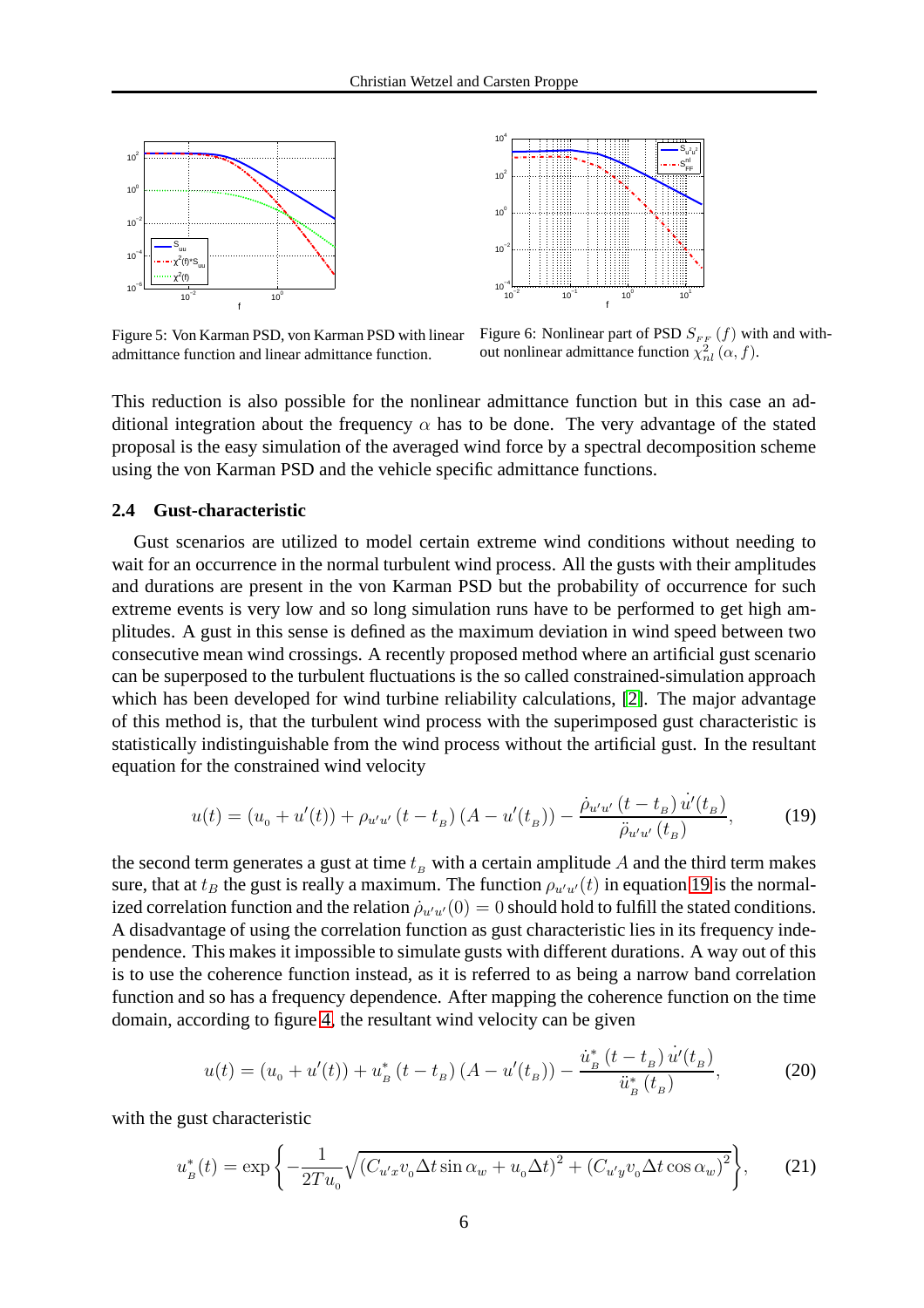where the parameter  $T$  describes the duration of the gust.

The measured, normalized gust amplitudes  $\tilde{A} = \frac{A}{\sigma}$  $\frac{A}{\sigma_{u'}}$  are often fitted by a half gaussian proba-



<span id="page-6-0"></span>Figure 7: Half gaussian and Bergström probability density functions of gust amplitude  $\ddot{A}$ 



Figure 8: Lognormal probability density function of gust duration  $\tilde{T}$ 

bility density function

$$
p(\tilde{A}) = \frac{2}{\sqrt{2\pi}} \exp\left(-\frac{\tilde{A}^2}{2}\right),\tag{22}
$$

as has been done in [\[4\]](#page-15-5). Bergström [\[12\]](#page-15-6) obtained from the same experimental data as used in [\[4\]](#page-15-5) the probability density function

$$
p(\tilde{A}) = -\left(2a_1|\tilde{A}| + b_1\right) \exp\left\{a_1\tilde{A}^2 + b_1|\tilde{A}|\right\}, \ a_1 = -0.245, \ b_1 = -0.953 \tag{23}
$$

which is based on a two parameter fit. In figure [7](#page-6-0) the half gaussian and the Bergström probability density functions are shown and it can be seen that for small probabilities (high amplitudes) there is a remarkable difference between both densities, which has a great influence on the failure probabilities. A good approximation of the probability density function of the normalized gust duration  $\tilde{T} = \frac{\overline{T}}{T}$  $\frac{T}{T}$  is given in [\[4\]](#page-15-5), where the data has been fitted to a lognormal density function

$$
p(\tilde{T}|\tilde{A}) = \frac{1}{\sqrt{2\pi}\sigma_{(\ln\tilde{T})}\tilde{T}} \exp\left\{-\frac{1}{2}\left(\frac{\ln(\tilde{T}) - \ln(0.95\tilde{A}^{1.42})}{\sigma_{(\ln\tilde{T})}}\right)^2\right\},\tag{24}
$$

which is conditioned on the gust amplitude  $\tilde{A}$  and has a standard deviation of  $\sigma_{\text{(ln}\tilde{T})} = 0.6$ . The term  $\overline{T}$  is the mean gust duration and is computed by the equations

<span id="page-6-1"></span>
$$
\overline{T} = \frac{1}{2N^+(0)}, \quad N^+(0) = \frac{1}{2\pi} \sqrt{\frac{\int_{-\infty}^{\infty} \omega^2 S_{u'u'}(\omega) d\omega}{\int_{-\infty}^{\infty} S_{u'u'}(\omega) d\omega}}.
$$
 (25)

Using a conditional probability density function means, that a great gust needs a longer rise time than a smaller one. As the mean gust duration is a function of the mean wind velocity  $u_0$ it is possible to fit [25](#page-6-1) to the function  $\overline{T} = 7.998u_0^{-0.2183} - 1.4$ , assuming the height  $z = 4 [m]$ and the parameter  $z_0 = 0.07$  and integrating from  $\frac{1}{600}$  [Hz] to 1 [Hz]. The high-pass frequency  $\frac{1}{600}$  [Hz] corresponds to the 10-minute mean wind and the low-pass frequency 1 [Hz] is a typical filter frequency in meteorological measurements, [\[4\]](#page-15-5).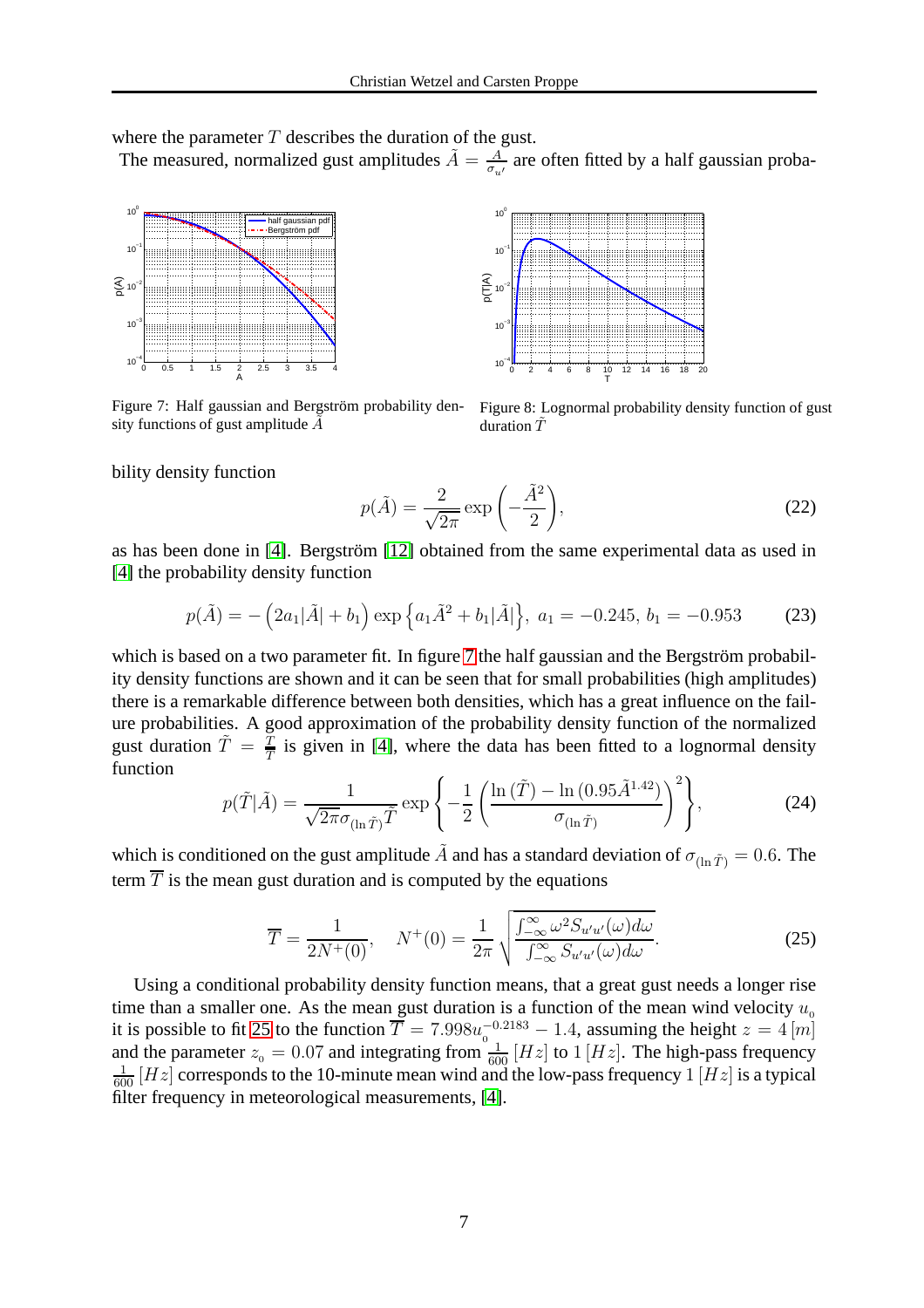## **2.5 Crosswind scenarios**

For the calculation of the crosswind stability it is important to determine realistic and reliable wind characteristics. In this work, three different crosswind scenarios, an embankment, a tunnel-exit and a plain turbulent process scenario have been investigated and compared to each other. The artificial gusts are surrogate models for the real turbulent wind characteristic and they are designed to create extreme loads on the railway vehicles.

## **Embankment-scenario**

The so called embankment-scenario is usually used to analyze the response of a railway vehicle on a single gust while operating in constant mean wind conditions. As can be seen in figure [9](#page-7-0)



<span id="page-7-0"></span>Figure 9: Embankment crosswind scenario Figure 10: Tunnel-exit crosswind scenario

the wind speed firstly increases linearly from zero to the mean wind velocity  $u_0$  and then after a relatively long time, in which the vehicle oscillations can decay, an exponential gust arises with a certain gust amplitude A at time  $t_B$  and a certain gust duration T. The times in figure [9](#page-7-0) are defined as  $t_0 = 1[s], t_1 = t_0 + \frac{L_T}{v_0}$  $\frac{L_T}{v_0}$ ,  $t_B = t_1 + 13[s] + \frac{T}{8}$  and  $t_{end} = t_1 + 13[s] + \frac{T}{4}$ , and the linear slope at the beginning is introduced because of numerical reasons, as realistic wind speeds would not increase like that.

## **Tunnel-exit-scenario**

The tunnel-exit scenario is used to investigate the hazard of a sudden gust occurring just after the railway vehicle has left a tunnel or a wind-barrier. Unlike the embankment-scenario the gust is occurring very next to the linear slope and so the wind velocity is rising to the superposition of the mean wind and of the gust wind speed at time  $t<sub>1</sub>$ . But it is not directly obvious at which time the maximum of the gust shall be. A screening experiment with respect to the gust time  $t_B$  has been showing, as can be seen in figure [11](#page-8-0) that, for the vehicle model in this work, a gust maximum at time  $t_B \approx t_1 + 0.95$  results in a worst case.

## **Turbulent-process-scenario**

The introduced gust models have the inherent problem, that these wind scenarios are artificial designs and therefore do not completely represent a real turbulent wind signal. A fist step in improving the gust models is to add a turbulent signal. As the gust statistics cover the frequency range from  $\frac{1}{600} \left[ {Hz} \right]$  to  $1 \left[ {Hz} \right]$  a first approach could be, that the turbulent process should cover higher frequencies. But as the gust scenarios are designed for extreme loads, which have high amplitudes and long rise times, the frequency content of the turbulent signal has been set from 1  $\frac{1}{2T}[Hz]$  to 4 [Hz]. The upper limit is chosen at 4 [Hz] because of the drastic decay of the aerodynamic admittance function.

As the extreme loads modeled by gust scenarios are part of the normal turbulent PSD, it is straight forward to use the complete turbulent time series as excitation and to simulate the railway vehicle running a long time through this turbulent wind field. As the whole turbulent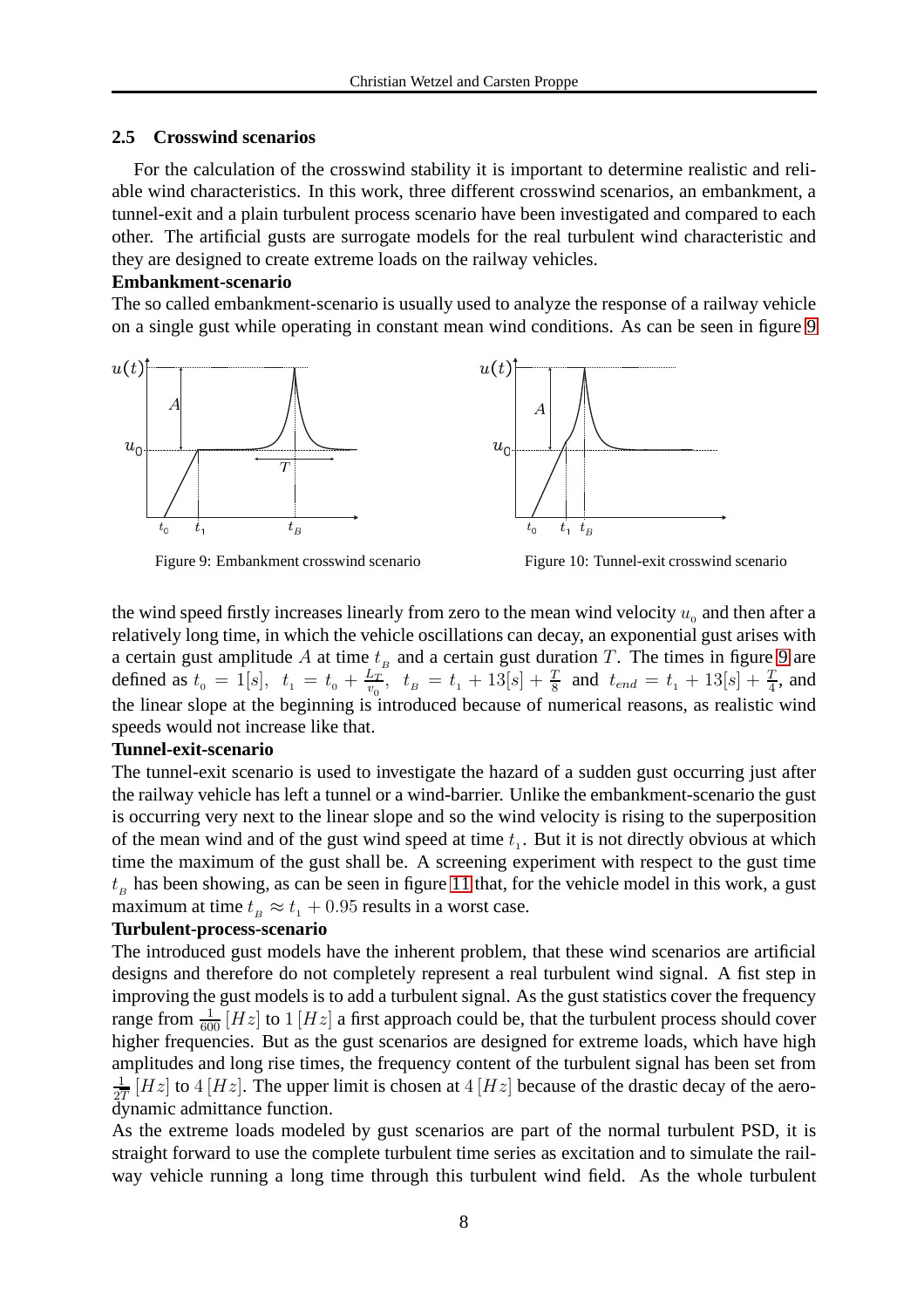



<span id="page-8-0"></span>Figure 11: Variation of the limit state function with respect to  $t_B$ 

<span id="page-8-1"></span>Figure 12: Turbulent wind process

process relies on the 10 minute mean wind and to compare the complete turbulent process with the gust scenarios, the frequency range spans from  $\frac{1}{600}$  [Hz] to 1 [Hz] and the simulation duration is 10 minutes. A typical velocity signal resulting from a spectral decomposition simulation can be seen in figure [12.](#page-8-1)

#### **2.6 Wind excitation**

After introducing all components of the wind velocity characteristics the resultant excitation has to be formulated. The wind velocity and the railway vehicle are described in two different coordinate systems, as shown in figure [2](#page-2-0) and therefore the wind speed has to be transformed to the vehicle fixed  $[x_T, y_T, z_T]$ -coordinate system. Taking the vehicle velocity  $v_0$  into account the resultant squared wind speed

$$
v_{res}^2 = v_0^2 + u^2 + v^2 + w^2 + 2uv_0 \sin \alpha_w - 2vv_0 \cos \alpha_w \tag{26}
$$

and the resultant inclination angle

<span id="page-8-2"></span>
$$
\beta_w = \arctan\left\{\frac{|u\cos\alpha_w + v\sin\alpha_w|}{|v\cos\alpha_w - u\sin\alpha_w - v_0|}\right\}
$$
\n(27)

can be given. The velocity components  $v$  and  $w$  will be neglected. For the embankment and tunnel-exit scenarios the averaging

$$
\overline{v_{res}^2} = \frac{1}{A_F} \int_{A_F} \left( v_0^2 + u^2 + 2uv_0 \sin \alpha_w \right) dA_F \tag{28}
$$

of the squared resultant velocity over the vehicle area has to be undertaken, as has already be done for the turbulence by considering the aerodynamic admittance function. Performing the averaging yields

$$
\overline{v_{res}^2} = v_0^2 + u_0^2 + [A - u'(t_B)] \overline{u_B^{*2}(t - t_B)} + \overline{b_B^2} + 2u_0 [A - u'(t_B)] \overline{u_B^{*}(t - t_B)} \n- 2u_0 b_B + 2 [A - u'(t_B)] \overline{u_B^{*}(t - t_B) b_B} + 2 \{[A - u'(t_B)] \overline{u_B^{*}(t - t_B)} - \overline{b_B} + u_0 \} u'(t) \n+ u'^2(t) + 2 \{u_0 + [A - u'(t_B)] \overline{u_B^{*}(t - t_B)} - \overline{b_B} + u'(t) \} v_0 \sin \alpha_w.
$$
\n(29)

with the abbreviation  $b_B = \frac{\dot{u}_B^*}{E}$  $\frac{k}{B}\left(t-t_B\right)u'(t_B)$  $\frac{u - u_B u}{\partial t} \frac{(u_B)}{(t_B)}$ . Not only the wind speed but also the inclination angle  $\beta_w$  has to be averaged. This is done in a simplified manner by not taking the mean of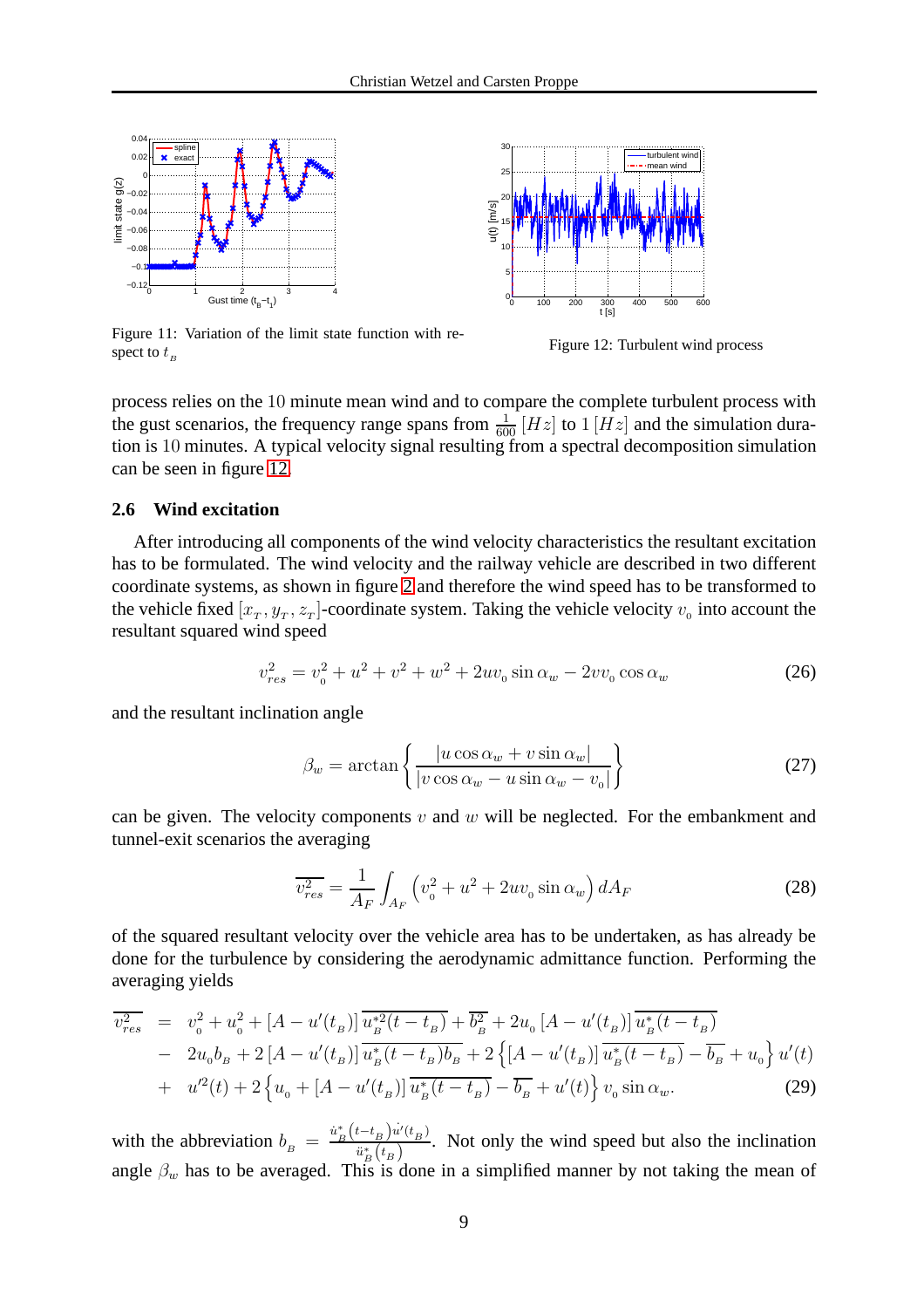equation [27](#page-8-2) but by utilizing the averaged wind speed over the vehicle area. This results in the mean inclination angle

$$
\overline{\beta_w} = \arctan\left\{ \frac{\left| \left( u_o + \left[ A - u'(t_B) \right] \overline{u_B^*(t - t_B)} - \overline{b_B} + u'(t) \right] \cos \alpha_w \right|}{\left| - \left( u_o + \left[ A - u'(t_B) \right] \overline{u_B^*(t - t_B)} - \overline{b_B} + u'(t) \right) \sin \alpha_w - v_0 \right|} \right\}.
$$
(30)

Because of the inhomogeneous wind velocity over the vehicle area there exists a superelevation of the yaw moment. Especially if the train is coming out of the tunnel or out of the barrier the front part is imposed to the wind whereas the rear part is still in calm conditions. An attempt has been made to approximate this unsteady phenomenon by using the side force definition and a strip approach. The yaw moment  $M_{z, \text{total}} = M_z + \Delta M_z$  is split into an averaged part and a variational part, which is calculated by an integration

$$
\Delta M_z = \int_{t-\frac{t_T}{2}}^{t+\frac{t_T}{2}} \frac{1}{2} \rho_L \frac{A_F}{t_T} C_{y_T} v_{res}^2(\bar{t}) v_0 (\bar{t}-t) d\bar{t}
$$
(31)

of the normalized side force times a lever over the whole vehicle area.

Using the derived equations and taking the dependency of the aerodynamic coefficients of the angle  $\beta_w$  into account, it is possible to write down the final equations of the resultant wind forces

$$
F_{x_T, y_T, z_T} = \frac{1}{2} \rho_L A_c C_{x_T, y_T, z_T} (\overline{\beta_w}) \overline{v_{res}^2}
$$
 (32)

and of the resultant wind moments

$$
M_{x_T, y_T, z_T} = \frac{1}{2} \rho_L A_c L_c C_{m x_T, m y_T, m z_T^*} (\overline{\beta_w}) \overline{v_{res}^2},
$$
(33)

where the yaw moment equation has to be altered as stated above.

### **3 VEHICLE MODEL**

In this paper a characteristic double decker cabin car running with constant velocity on a straight track is simulated in the commercial MBS-Code ADAMS/RAIL. By utilizing this MBSprogram it is easily possible to include nonlinear springs and dampers and to model precisely the bump stops of the vehicle. The bump stops are very important because they have a great influence on the overturning behavior of the cabin car. The wheel-rail contacts have been computed by means of Kalker's Fastsim algorithm without considering track irregularities.

### **4 PROBABILISTIC ANALYSIS**

Because of the stochastic excitation it is not possible to determine an exact failure boundary (certain wind speed) at which the railway vehicle fails, but it is only possible to compute a probability that the vehicle capsizes. By application of the introduced stochastic embankment wind scenario it is possible to calculate the conditional probability

<span id="page-9-0"></span>
$$
P_G(\underline{z}|u_0) = \int_{\Omega_f} p_{\underline{z}}(\underline{z}|u_0) d\underline{z} \tag{34}
$$

that the vehicle fails under the excitation of a single, arising gust while a certain mean wind  $u<sub>0</sub>$  is blowing. The tunnel-exit scenario is not included here because it is considered as initial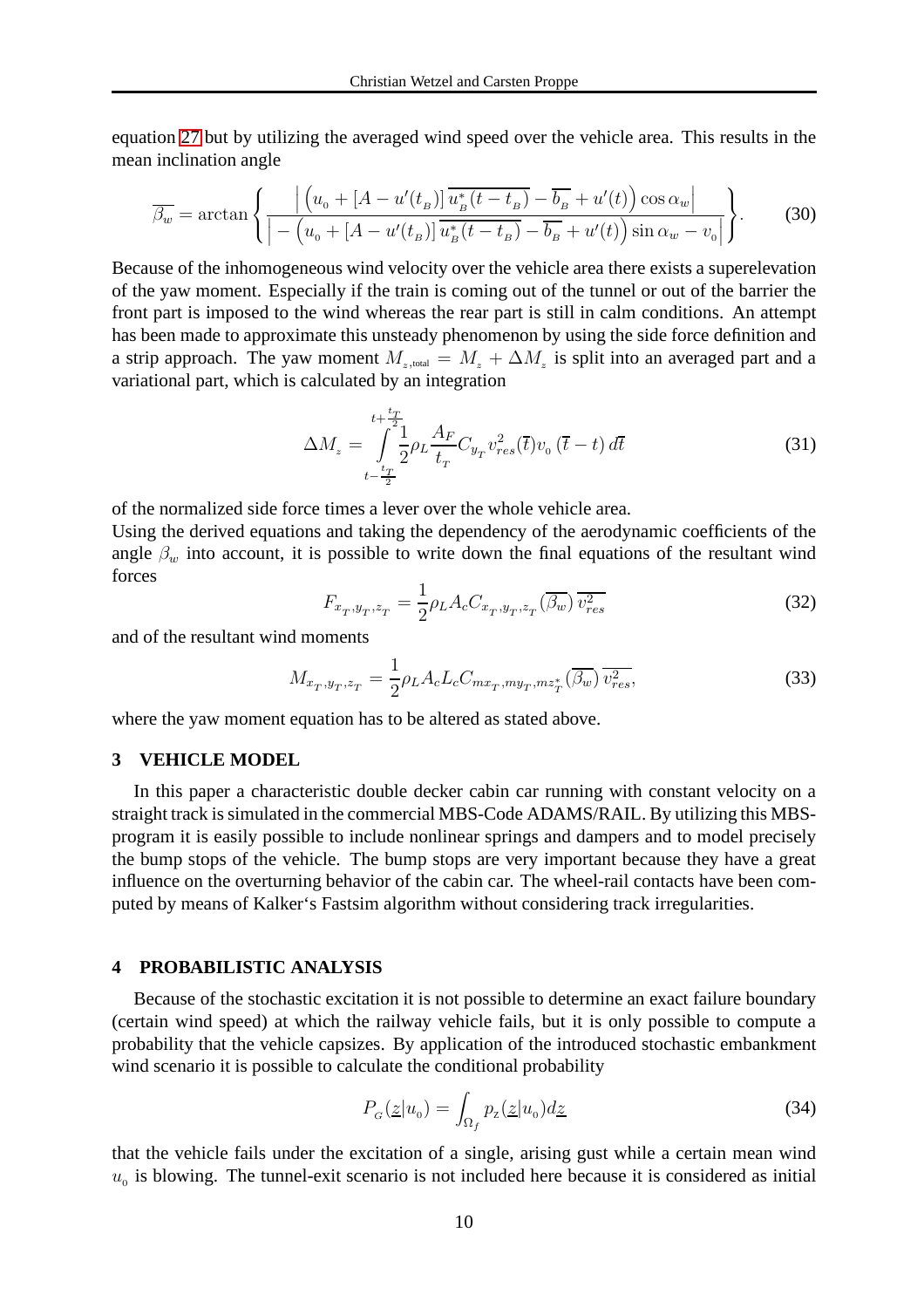failure in the proceeding calculations. In equation [34](#page-9-0)  $\Omega_f$  denotes the failure domain which is separated from the save domain by the limit state function  $g(\underline{z}) = 0$ , and  $\underline{z}$  and  $p_{\underline{z}}(\underline{z}|u_0)$  are the vector of all stochastic variables mapped on the space of standard normal variates and the corresponding probability density functions, respectively. The failure criterion in this case is that the lowest normal wheel force of the railway vehicle is less than 10% of the static normal wheel force.

The expected failure rate is computed by multiplying equation [34](#page-9-0) with the occurrence frequency of gusts  $N^+(0)$ . Under the assumption, that the failure events follow a Poisson process the conditional probability of failure for the time interval  $[0, T_f]$  computes to

<span id="page-10-1"></span>
$$
P_{f,T_f}^{u_0} = 1 - P_0 \exp\{-N^+(0)P_G(\underline{z}|u_0)T_f\},\tag{35}
$$

where the probability  $P_0 = 1 - P_{f,T_f,\text{tunnel-exit}}$  describes the initial probability of failure by using the results of the tunnel-exit computations, [\[13\]](#page-15-7).

Using the different approach of independent gust events and under consideration that during the interval [0,  $T_f$ ] the expected number of gust events is  $N^+(0)T_f$ , the conditional failure probability

<span id="page-10-0"></span>
$$
P_{f,T_f}^{u_0} = 1 - P_0 \left[ 1 - P_G(\underline{z}|u_0) \right]^{(N^+(0)T_f)} \tag{36}
$$

can also be computed using equation [36.](#page-10-0) A Taylor series expansion of both expressions [35](#page-10-1) and [36](#page-10-0) shows identity for the first 2 terms and for small  $P_G(\underline{z}|u_0)$  both equations will give the same results. The influence of the mean wind can be quantified by integrating equation [35](#page-10-1) over the mean wind  $u_0$ 

$$
P_{f,T_f} = \int_{u_0,d}^{u_0,t} \left(1 - P_0 \exp\left\{-N^+(0)P_G(\underline{z}|u_0)T_f\right\}\right) p(u_0) du_0.
$$
 (37)

The probability density function  $p(u_0)$  of the mean wind along the track can be taken from meteorological measurements. As normally the measurement stations are not exactly placed at the railroad tracks the mean wind distribution is specified by an averaging process of all surrounding weather stations considering transfer functions from the stations to the track.

The major challenge of the stated procedure is to determine the probability  $P_G(\underline{z}|u_0)$  for a single gust event, as crude Monte-Carlo simulation is not feasible for high dimensional multibody systems. To reduce the numerical effort semi-analytical approximations (e.g. FORM) and Monte-Carlo simulations with variance reduction (e.g. Line Sampling) are applied.

For the third wind scenario, the turbulent wind process excitation, a different approach is needed for computing the conditional failure probability  $P_{f, q}^{u_0}$  $f_{t,T_f}^{u_0}$ , as now a time dependent reliability problem with a huge number of important stochastic variables has to be evaluated. A common procedure is to use the theory of extremes and to estimate an extreme value distribution, which then can be used to calculate the probability of failure.

#### **4.1 Semi-analytical approximations**

For reliability problems with a relative low number of stochastic variables the Most Probable Point (MPP), which is the point lying on the limit state function with the shortest distance to the origin in the standard normal space, can be determined by the so called First-Order-Reliability-Method (FORM). FORM is directly leading to the optimization task:

Minimize  $\sqrt{\underline{z}^T \underline{z}}$  under the condition that the constraint  $g(\underline{z}) = 0$  is fulfilled. Using the MPP the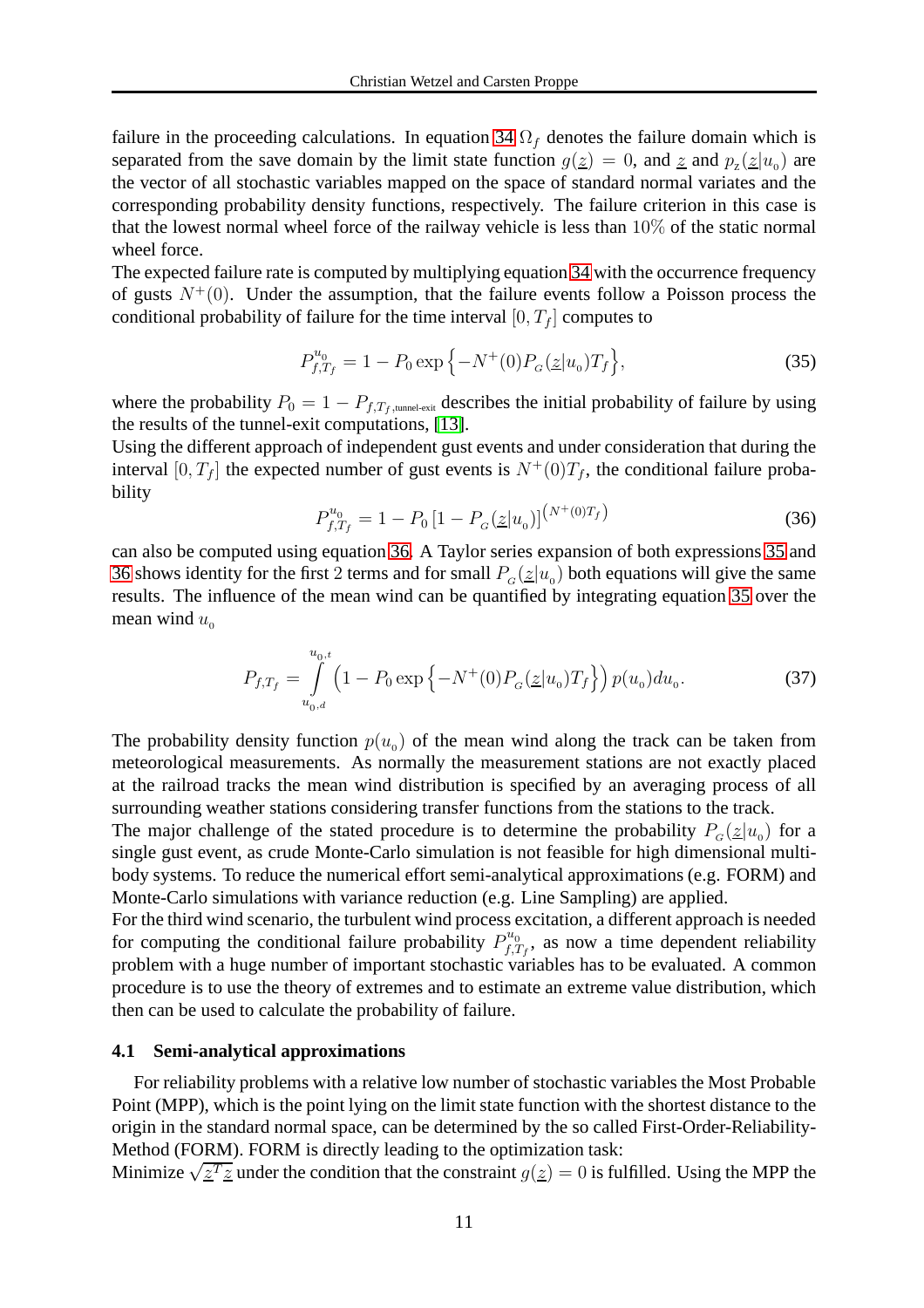linear approximation

$$
P_G(\underline{z}|u_0) \approx \Phi\left(-\sqrt{\underline{z}_{MPP}^T \underline{z}_{MPP}}\right) = \Phi\left(-\beta\right)
$$
\n(38)

of the conditional failure probability can be given, [\[14\]](#page-15-8). The FORM analysis works fine for wind scenarios without turbulence, where maximal seven stochastic variables have been considered.

#### **4.2 Monte-Carlo methods**

Utilizing the so called Line-Sampling method an improvement of the FORM results can be given and it is also possible to consider turbulent fluctuations, [\[7\]](#page-15-9). Given an important direction  $e_{\alpha}$  (e.g. from the FORM analysis), every sample is decomposed perpendicular and parallel to  $e_{\alpha}$ :  $z_i = z_i^{\perp} + c_i e_{\alpha}$ , where the distance  $c_i$  is used to compute the probability  $p_i = \Phi(-c_i)$ . The probability of failure is then determined by equation

$$
P_G(\underline{z}|u_0) = \frac{1}{N} \sum_{i=1}^{N} p_i.
$$
\n(39)

#### **4.3 Extreme value methods**

The extreme value approache can be used to determine the probability of failure  $P_{f,1}^{u_0}$  $\int_{f,T_f}^{u_0}$  of the railway vehicle system under the turbulent wind process excitation. In this work the MAX and the Peak Over Threshold (POT) methods have been utilized. For the MAX method only the  $n$ largest values from *n* independent runs are taken and fitted to the Generalized Extreme Value (GEV) distribution, whereas for the POT method all values above a certain, predefined threshold are taken and then fitted to the Generalized Pareto (GP) distribution. These distributions can subsequently be used to estimate the failure probability, [\[15\]](#page-15-10).

#### **4.4 Sensitivity methods**

The sensitivity analysis investigates the influence of input parameters on the output of a system. It can be distinguished in local and global methods which differ from each other by means of accuracy, computational effort and insight into the system. Local methods are computational less expensive but give also less information about the system and global methods are numerically demanding but give information, averaged over the whole parameter space. Three different sensitivity procedures have been applied to investigate the influence of the stochastic excitation parameters z and of the deterministic design parameters.

A semi-analytical, local result can be derived from the previous FORM computations. Differentiating  $\beta$  with respect to z and noting that  $z_{MPP}$  is known yields

$$
\left. \frac{d\beta}{dz} \right|_{MPP} = \left. \frac{d}{dz} \sqrt{\underline{z}^T \underline{z}} \right|_{MPP} = \frac{\underline{z}_{MPP}}{|\underline{z}_{MPP}|}.
$$
\n(40)

Using this result the positive sensitivity coefficients  $S_i = \frac{|z_{MPP,i}|}{|z|}$  $\frac{z_{MPP},i}{|z_{MPP}|}$  can be stated.

To investigate the global influence of the excitation and design parameters the correlation matrix with respect to these variables and concerning the limit state function has been computed and also a principal component analysis concerning the calculated correlation matrix has been undertaken, [\[16\]](#page-15-11).

A third global method which is less numerically costly than correlation analysis and which gives also a good insight into nonlinearities of the system is the so called Morris-Method. In the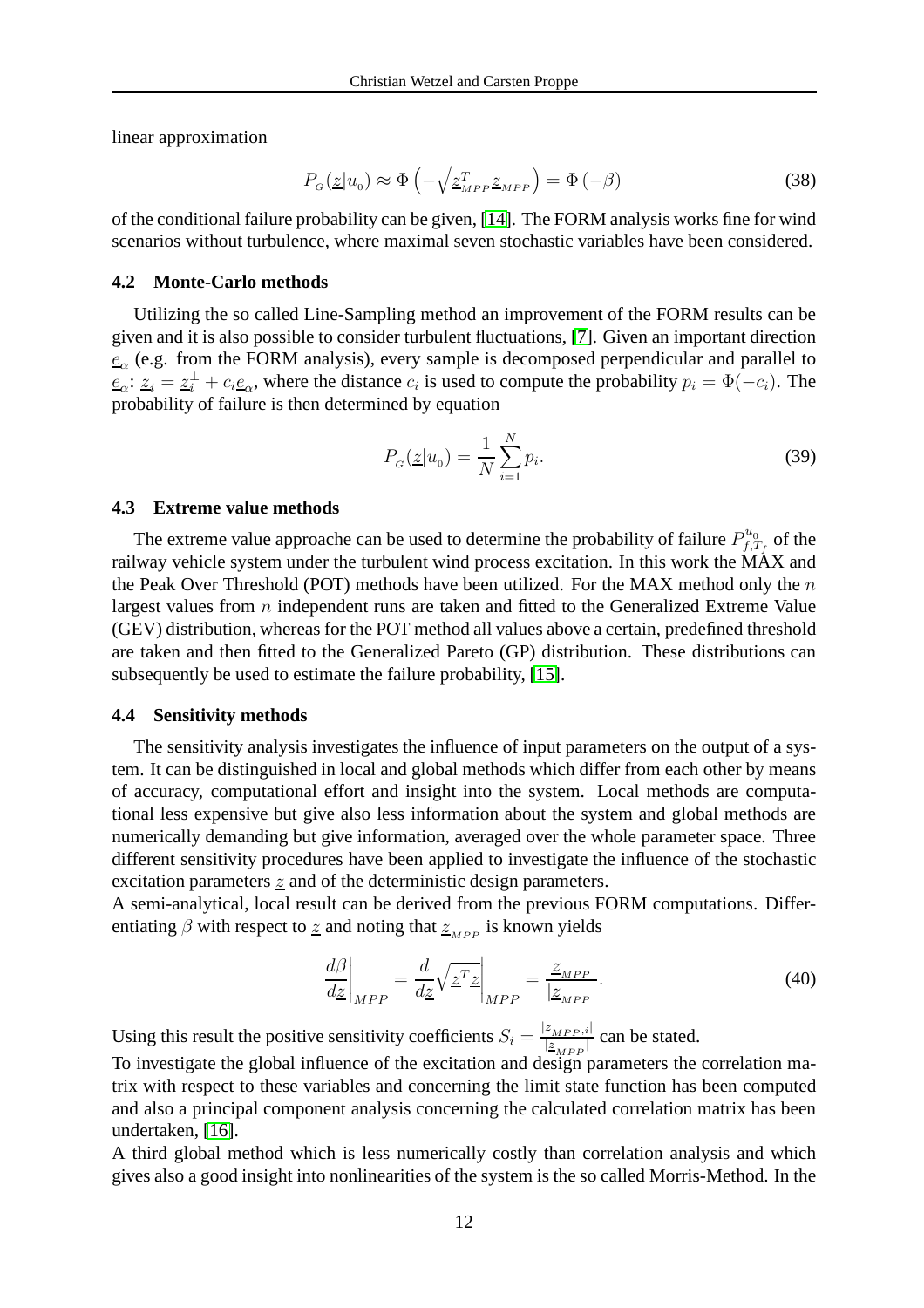space of all parameters, random walks are performed varying always one factor at a time and computing the finite differences

$$
d_i = \frac{g(z_1, \dots, z_i + \Delta z_i, \dots, z_n) - g(\underline{z})}{\Delta z_i} \tag{41}
$$

with respect to each parameter. The mean values  $\mu_i$  of the norm of these differences show the global influence of the parameters and the standard deviations  $\sigma_i$  are measures of the nonlinear effects of these parameters.

#### **5 RESULTS**

#### **5.1 Reliability analysis**

Figure [13](#page-12-0) shows the conditional failure probability  $P_G(\underline{z}|u_0)$  with respect to the mean wind speed  $u_0$  for driving speeds of 160  $\left[\frac{km}{h}\right]$  $\left[\frac{km}{h}\right]$  and  $200\left[\frac{km}{h}\right]$  $\left[\frac{dm}{h}\right]$ , respectively. The failure probability varies approximately exponentially with increasing mean wind velocity and as expected, for  $200\left[\frac{km}{h}\right]$  $\left[\frac{dm}{h}\right]$  the probability is considerable higher. In figure [14](#page-12-1) the conditional failure probabilities



| $u_{0}$ | <b>FORM</b> | LS          | $LS +$ turbulence |
|---------|-------------|-------------|-------------------|
|         | 1.19e       | 1.49e       | 2.33e             |
|         | 5.41e       | 4.12e       | $5.26e^{-}$       |
|         | 1.40e       | $1.10e^{-}$ | $1.40e^{-3}$      |
|         | 1.06e       | 9.20e       | 1.30e             |
|         | 3.28        | 3.58        | 7.46e             |

<span id="page-12-1"></span>Figure 14: Conditional failure probabilities  $P_G(\underline{z}|u_0)$ computed by FORM, LS and LS with additional turbulence for  $v_0 = 160 \left[ \frac{km}{h} \right]$ .

<span id="page-12-0"></span>Figure 13: Conditional probability  $P_G(\underline{z}|u_0)$  computed by FORM analysis for  $160 \left[ \frac{km}{h} \right]$  and  $200 \left[ \frac{km}{h} \right]$ .

computed by means of FORM analysis, by Line-Sampling simulation and by Line-Sampling simulation taking additional turbulence into account are presented. The differences between these three analysis methods are not very large and it can be stated that for the investigated railway vehicle the FORM analysis gives reliable results which mostly overestimate the risks. The comparison of the tunnel-exit- and embankment-scenario, as illustrated in figure [15,](#page-13-0) shows that as expected the tunnel-exit scenario is more critical than the embankment-scenario and translated to mean wind speeds, the difference between both scenarios is about  $1\left\lceil \frac{m}{s} \right\rceil$  $\left[\frac{m}{s}\right]$  wind velocity. To reduce this higher overturning risk adequate wind-fences should be placed behind tunnels or barriers. Figure [16](#page-13-1) shows the failure probability for a time interval of 10 minutes for different mean wind velocities. The failure probabilities have been calculated by means of extreme value methods (POT and MAX) and by FORM and Line-Sampling simulation consecutively using equation [35](#page-10-1) to transfer the FORM and Line-Sampling results to the time dependent problem. The results of these different formularies match quite well for  $u_0 \geq 14 \left[ \frac{m}{s} \right]$  $\left[\frac{m}{s}\right]$ , as shown in table [1,](#page-13-2) but it has to be mentioned, that the computational effort for the POT and MAX models is much higher than the one for the FORM and Line-Sampling analysis. The failure probabilities  $P_{f,7}^{u_0}$  $f_{f,T_f=600[s]}^{u_0}$  are high and for mean wind speeds of 18  $\left[\frac{m}{s}\right]$  $\left[\frac{m}{s}\right]$  and more it is almost sure, that the railway vehicle will fail while operating in such strong winds.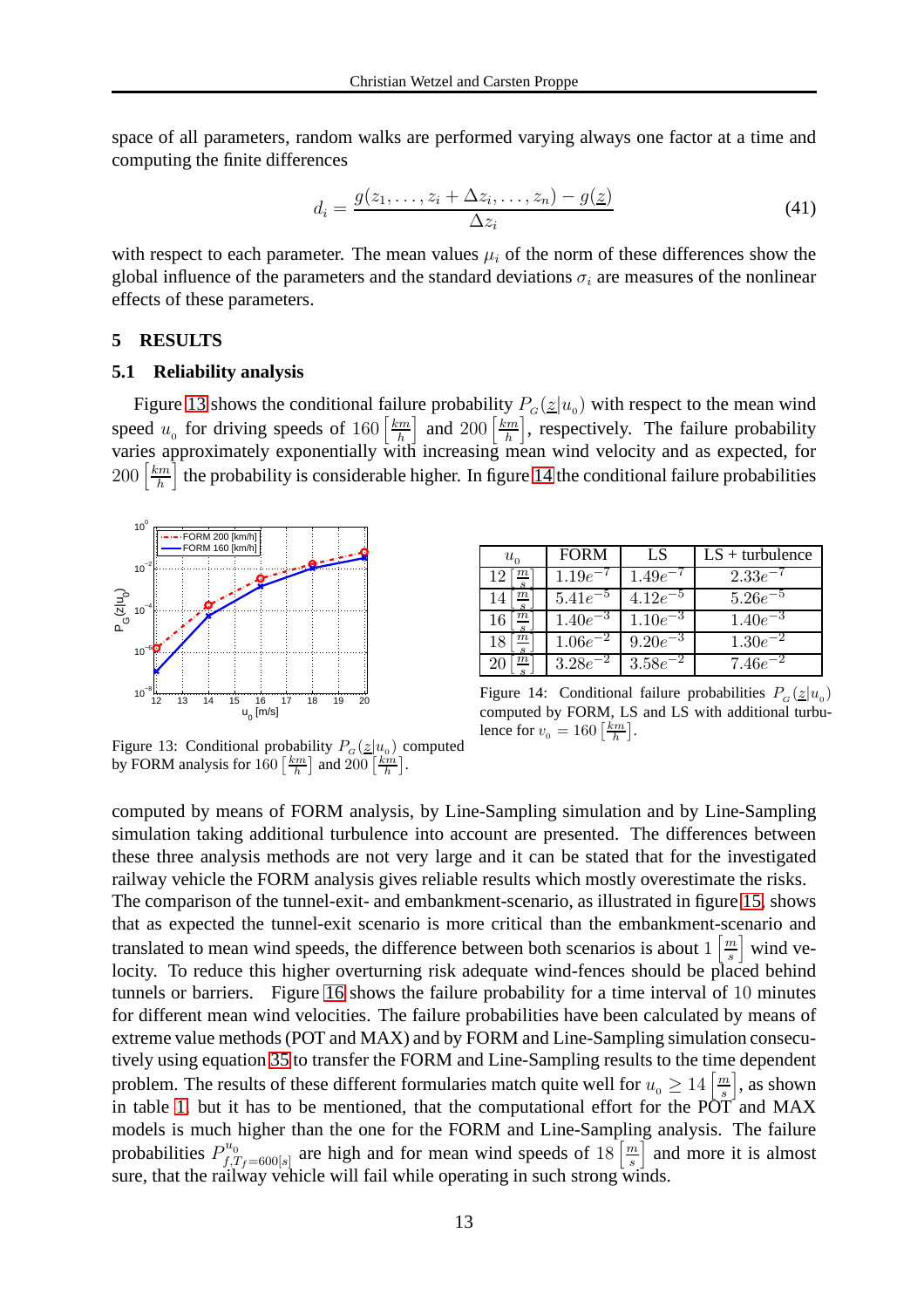

1 **POT**  $-MAX$ Æ  $\Omega$ **FORM** LS  $\Omega$ p"ς<br>]<br>]<br>]  $\Omega$  $0.2$ 0 12 13 14 15 16 17 18 19 20 u<sub>o</sub> [m/s]

<span id="page-13-0"></span>Figure 15: Conditional probabilities  $P_0$  and  $P_G(\underline{z}|u_0)$ for tunnel-exit- and embankment-scenario for  $v_0$  $160 \left[\frac{km}{h}\right]$ .

<span id="page-13-1"></span>Figure 16: Failure probability  $P_{f,q}^{u_0}$  $f^{u_0}_{f,T_f=600[s]}$  computed by POT, MAX, FORM and LS methods for  $v_0 = 160 \left[ \frac{km}{h} \right]$ .

| $u_{0}$                       | <b>POT</b> | <b>MAX</b> | <b>FORM</b>  | Line-Sampling |
|-------------------------------|------------|------------|--------------|---------------|
| $_{m}$<br>٠,<br>$\mathcal{S}$ | 0.0        | 0.0        | $2.67e^{-4}$ | $2.72e^{-4}$  |
| $\,m$<br>$\overline{4}$       | 0.0021     | 0.0020     | 0.0107       | 0.0082        |
| $\mathbf{m}$<br>-6<br>s       | 0.1962     | 0.1670     | 0.2468       | 0.1997        |
| $m^{\cdot}$<br>l8             | (3.5968)   | 0.9486     | 0.8922       | 0.8553        |

<span id="page-13-2"></span>Table 1: Failure probability  $P_{f,q}^{u_0}$  $f_{f,T_f=600[s]}^{u_0}$  computed by POT, MAX, FORM and Line-Sampling simulation for  $v_{\rm o} = 160 \left[\frac{km}{h}\right].$ 

### **5.2 Sensitivity analysis**

Local and global sensitivity investigations with respect to the 7 stochastic excitation variables yield the result, that the gust amplitude A, the aerodynamic roll coefficient  $C_{mx}$  and the



<span id="page-13-3"></span>Figure 17: Local gradients of the limit state function  $g(\underline{z}) = 0$  at the MPP.



<span id="page-13-4"></span>Figure 18: Mean values and standard deviations computed by the Morris-Method.

gust duration  $T$  are the most influential parameters, as can be seen in figures [17](#page-13-3) and [18.](#page-13-4) Further investigations (not shown here) have been given the result, that it is sufficient for the calculation of the failure probabilities to consider only these 3 variables and neglecting the others.

Figure [19](#page-14-2) shows the impact of several design parameters (antiroll bar (antiroll), secondary suspension damper (SS\_Damper), lateral damper (LD), primary vertical damper (PVD), primary suspension inner position and outer position (PS\_Cz\_in, PS\_CZ\_out), secondary suspension (SS\_Cz)) on the limit state function, computed by means of principal component anal-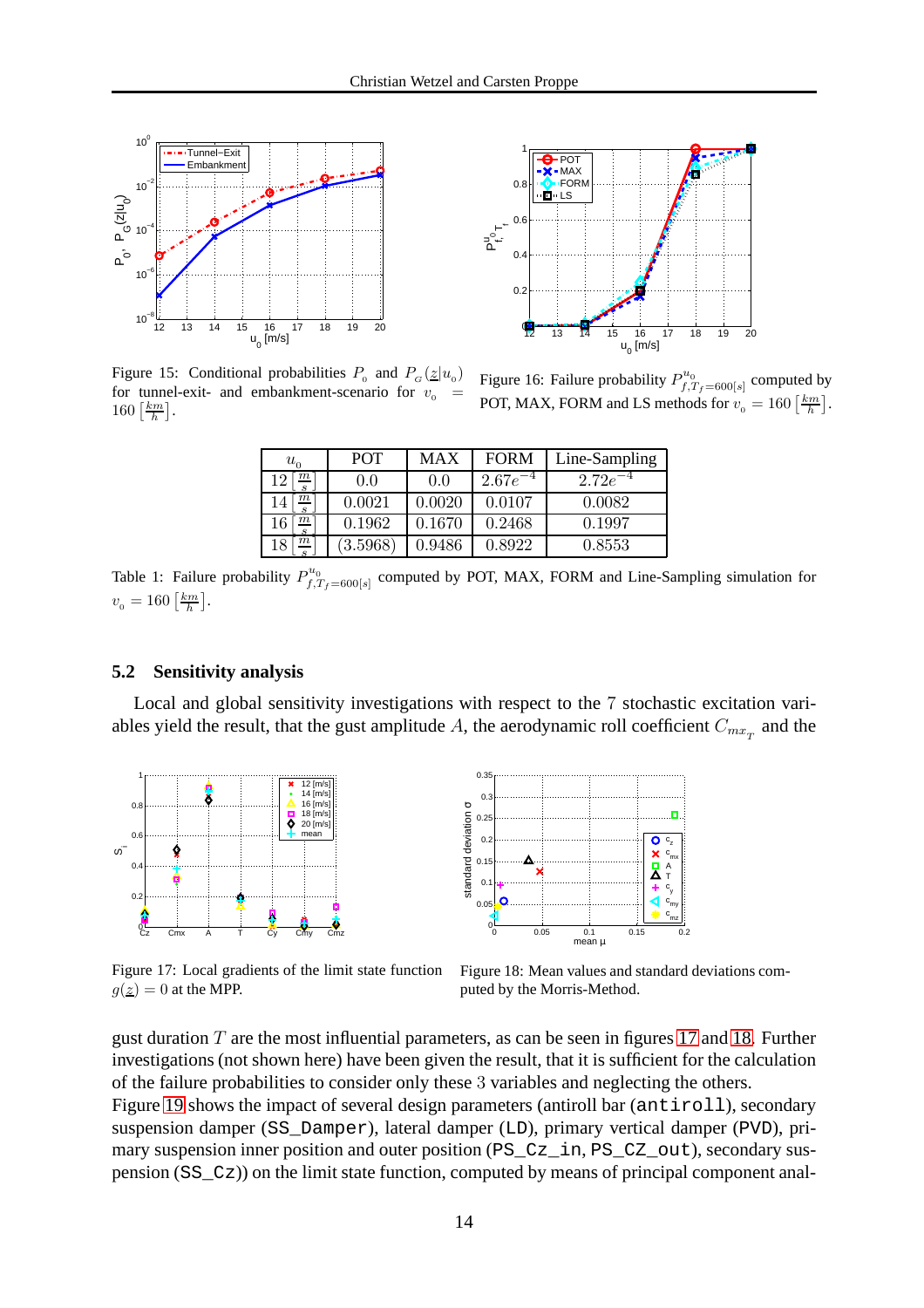

<span id="page-14-2"></span>Figure 19: Principal component vector of the design parameters with respect to the limit state function.



<span id="page-14-3"></span>Figure 20: Anthill plot of the limit state function with respect to the linear spring coefficient of the secondary suspension.

ysis. In figure [20](#page-14-3) the critical, unwanted, oscillating characteristic of the limit state function concerning the secondary suspension is presented. Relying on principal component results only could in this case lead to wrong results.

### **6 CONCLUSIONS**

In this paper a consistent probabilistic approach for assessing the crosswind stability of railway vehicles is proposed, in which Probabilistic Characteristic Wind Curves (PCWC) have to be computed. The probabilistic properties of the turbulent wind excitation and the uncertainty of the aerodynamic coefficients of the railway vehicle have been considered by stochastic variables which follow certain parametric distributions. The failure probabilities have been computed by means of semi-analytical methods (FORM), by Monte Carlo methods with variance reduction (Line-Sampling) and by using extreme value theory.

The obtained results show, that higher driving velocities increase the failure probability and that the tunnel-exit scenario is clearly more critical than the embankment scenario. Transferred to infrastructural considerations it can be concluded that a smooth increase of the crosswind load on the railway vehicle should be implemented putting adjusted wind-fences along the track. These measures are especially essential for tunnel-bridge combinations in the mountains.

The sensitivity analyses have been performed by means of latin hypercube sampling (LHS) and by subsequent calculations of principal component vectors.

From the seven stochastic variables the most crucial variables have been extracted. The gust amplitude  $A$ , the aerodynamic roll moment coefficient  $C_{mx_{_T}}$  and the gust duration  $T$  have been identified to be most important.

For the design parameters of the railway vehicle such clear results cannot be given. The influences of the considered parameters are, except for the secondary suspension which unfortunately has also an unwanted oscillating functional dependency, quite low.

### **REFERENCES**

- <span id="page-14-0"></span>[1] 14067-6 prEN: Railway applications-Aerodynamics-Part 6:Requirements and test procedures for cross wind assessment. 2007. – European Standard
- <span id="page-14-1"></span>[2] BIERBOOMS, W. ; CHENG, P.-W.: Stochastic gust model for design calculations of wind turbines. In: *Wind Engineering and Industrial Aerodynamics* 90 (2002), pp. 1237–1251